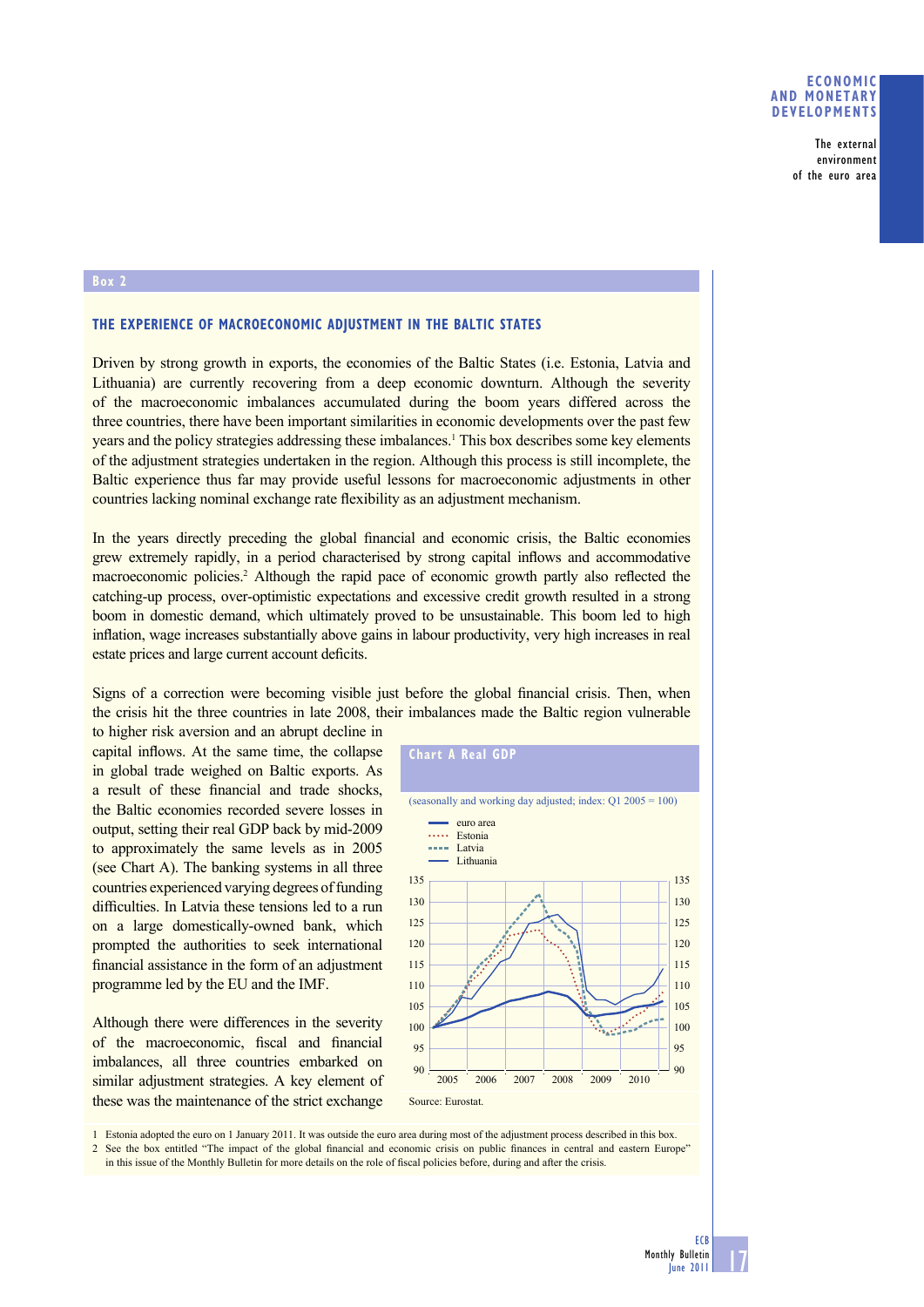rate peg vis-à-vis the euro.<sup>3</sup> Furthermore, all economies benefited from the fact that the degree of flexibility in labour and product markets was rather high before the onset of the crisis, thus facilitating the adjustment. The adjustment was achieved by a mix of policies and market mechanisms that hinged, to varying degrees, on the following four elements.

- First, in the absence of nominal exchange rate flexibility, any real exchange rate adjustment had to be delivered via cuts in wage costs and prices combined with enhancements in labour productivity. The adjustment in wages was both market driven, owing to a sharp decline in the demand for labour, and supported by policies aimed at reducing public sector wage costs. The labour market adjustment was not only achieved through wage cuts, but also through employment cuts, reductions in hours worked and a restructuring of production processes. As a result, unit labour costs declined significantly, partly offsetting their previous excessive gains (see Chart B).
- Second, sizeable fiscal consolidations were targeted at bringing fiscal positions back to a sustainable path, lowering sovereign funding needs and regaining market confidence. The fiscal adjustment relied mainly on expenditure cuts, although the authorities also implemented tax increases. Further efforts focused on strengthening budgetary frameworks and procedures. Following a sharp increase in fiscal deficits, fiscal positions have started to improve, but remain at very high levels in Latvia and Lithuania, while Estonia recorded a small fiscal surplus in 2010 (see Chart C). During the economic downturn, Estonia's fiscal position deteriorated less than that of the other Baltic countries, as its fiscal policy was prudent, involving deficit-reducing measures of around 9% of GDP in a single year, and benefiting from a strong medium-term-oriented fiscal framework comprising, for example, a balanced-budget rule and an efficient tax collection system.
- 3 The currencies of all three countries were participating in ERM II when the adjustment process started, while maintaining stricter unilateral commitments. Estonia had a currency board until it adopted the euro on 1 January 2011, Latvia maintains a fluctuation band of  $\pm$ 1% around the central rate and Lithuania has a currency board.